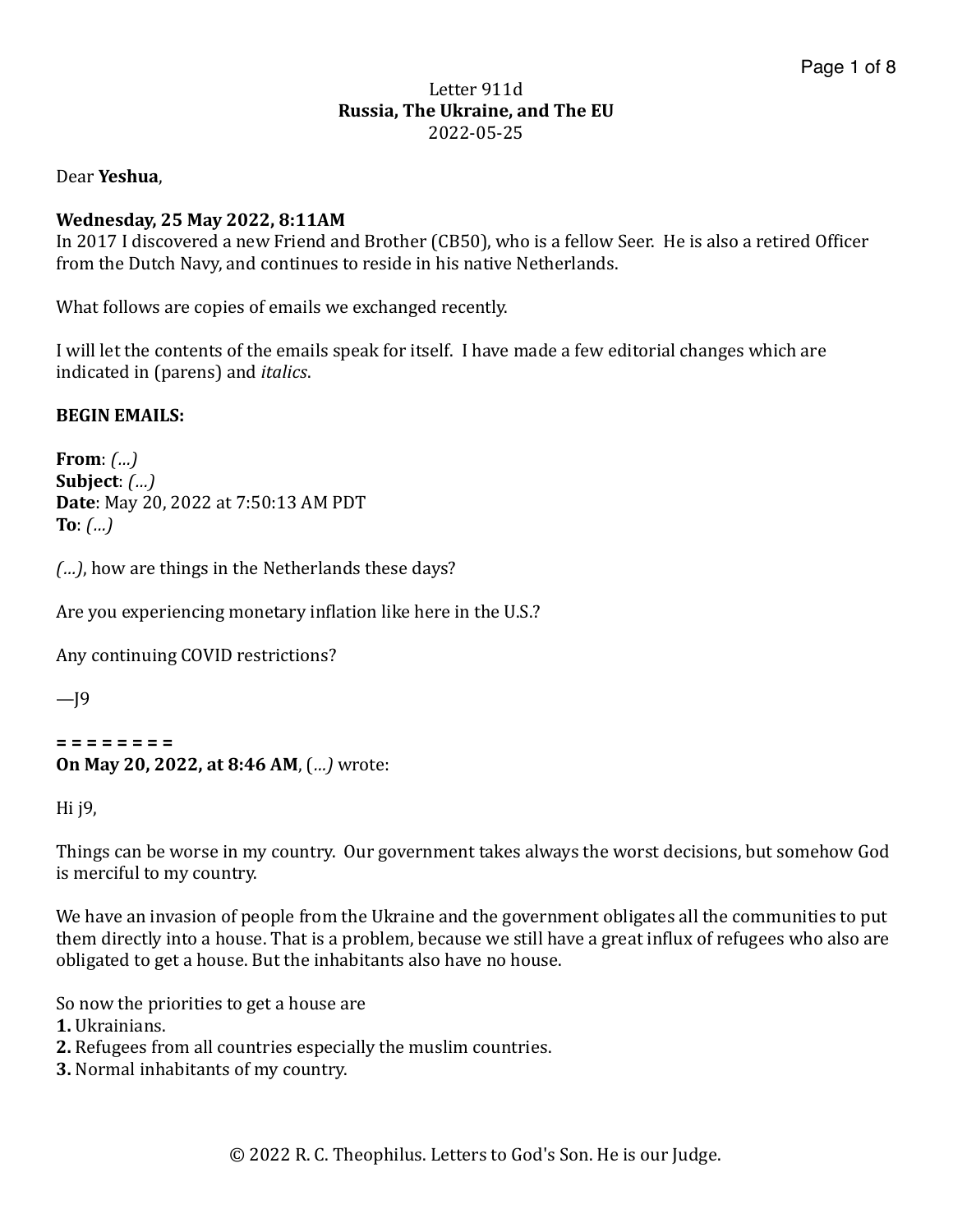# Page 2 of 8

Of course this gives frictions everywhere. We have the last 25 years not enough police persons. The inflation is very high. But I do not know the figures and do not want to know it. We have no official corona restrictions, only self imposed by certain hospitals and like. We have so few IC *(beds)* in the hospitals that we were the only EU country in a lockdown the last half year. Per inhabitant in Germany, our neighbor, they have 5 times more IC (intensive care) *(bed)* capacity per inhabitant. In my country they say it's too expensive. 

But in fact it is going very bad in the Netherlands, although the blessing of the Lord. Because of the corona I estimate over all the churches one third has left the church. Although here and there are positive things, but on a tiny scale. Hope they help to turn our country into the good direction.

My thoughts are that maybe Putin will invade Europe is a great possibility. I have seen maps and within a few days they can be here in my country. They can occupy Austria, Germany, parts of Denmark, Belgium and the North of France rather easy. Not many mountains and my country is as flat as a pancake. I really think not as a Seer but with my mind this is a good possibility. But nobody does want to think about it and says that it is not true. They are used to the peace since 1945.

Hope you and your wife are doing well,

#### **= = = = = = = = On May 20, 2022, at 11:13 AM, (...)** wrote:

Hi, some more to almost laugh...

What almost nobody knows is that we do not have tanks any longer. The few ones we have are in Germany on a lease-contract...

The following also almost no-one knows. The commander in chief of the Dutch army is a German general. The Air Force and Navy I do not know, but am almost certain from the navy it's a Dutch admiral.

If you like I can share some info about the Russian - EU tensions. It's not what the governments and the mainstream media promote. What I mean is that our prime-minister is the real cause of the invasion of the Ukraine. He is in his 4th term now and constantly accusing the "Russians" from many things. Because of him every time there have been more sanctions against Russia for decades, I think.

In 2016 we the people had a referendum whether we would like to have the Ukraine as EU-member.  $2/3$ voted against a membership. But our prime-minister knew better. So he decided that my country wanted Ukraine into the EU. If he had listened to us, the people, then the Ukraine would have stayed a buffer state between Russia and the EU. And Putin would never have invaded the Ukraine.

The downed MH17 in 2014, a poison murder in London some years ago and so on, always caused by the Russians. For decades at least 2 times a year it were the "Russians" who committed some crime, (according to our prime-minister and later other EU presidents).

Putin once said that he would be very glad if he had the power to commit only half of all these crimes.

Greetings, 

*(…)*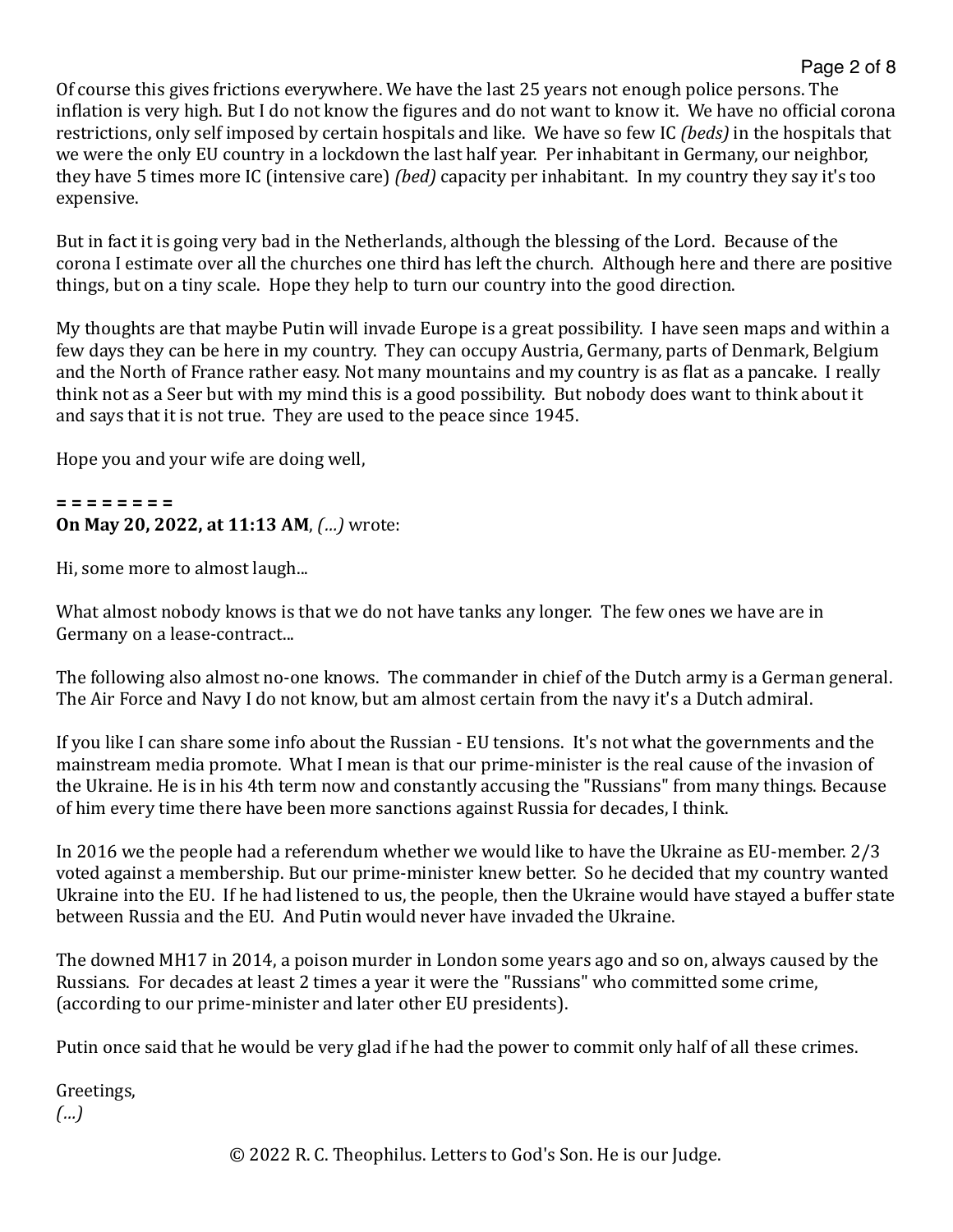#### **= = = = = = = = Op vr 20 mei 2022 om 20:26 schreef janitor9** *(…)*:

"If you like I can share some info about the Russian - EU tensions."

Yes please,

**= = = = = = = = From**: *(...)* **Subject**: *(…)* **Date**: May 20, 2022 at 11:52:02 AM PDT **To**:  $(...)$ 

OK, 

Tomorrow I 'll have time for it.

It's not what you can find in Wikipedia. I am no fan of one of the different parties. I always strive to be objective and put everything into a good perspective.

Bye for now.

**= = = = = = = = From**:  $(\ldots)$ **Subject**: Re: *(...)* **Date**: May 21, 2022 at 3:20:35 AM PDT **To**:  $(\ldots)$ 

### **Russia – Ukraine – EU Part 1**

The following is not as a Seer but with my mind. In the beginning of last year I came to a full stop. The Lord did not want me to work as a Seer any longer. Nor seeing futures or whatever. Also not praying for countries. Only allowed to pray for a few special people. So this is where I am at this moment.

The following is what I remember and is different from the Dutch and EU narrative. Including Wikipedia and the Western mainstream media.

There has been a lot of turmoil in the Ukraine around 2014. The NATO and the US created protests and riots in the Ukraine, so the president, Janoekovitsj had to flee. After him an EU puppet was chosen and in 2019 Zelensky, another EU puppet, became president.

*Prime* minister, Mark Rutte. He is the biggest liar of all Dutch politicians, but still in power...

But for decades the EU was imposing sanctions against Russia. Every half year they prolonged them and added some more. The big initiator behind the scenes was/is our Prime (*Minister*).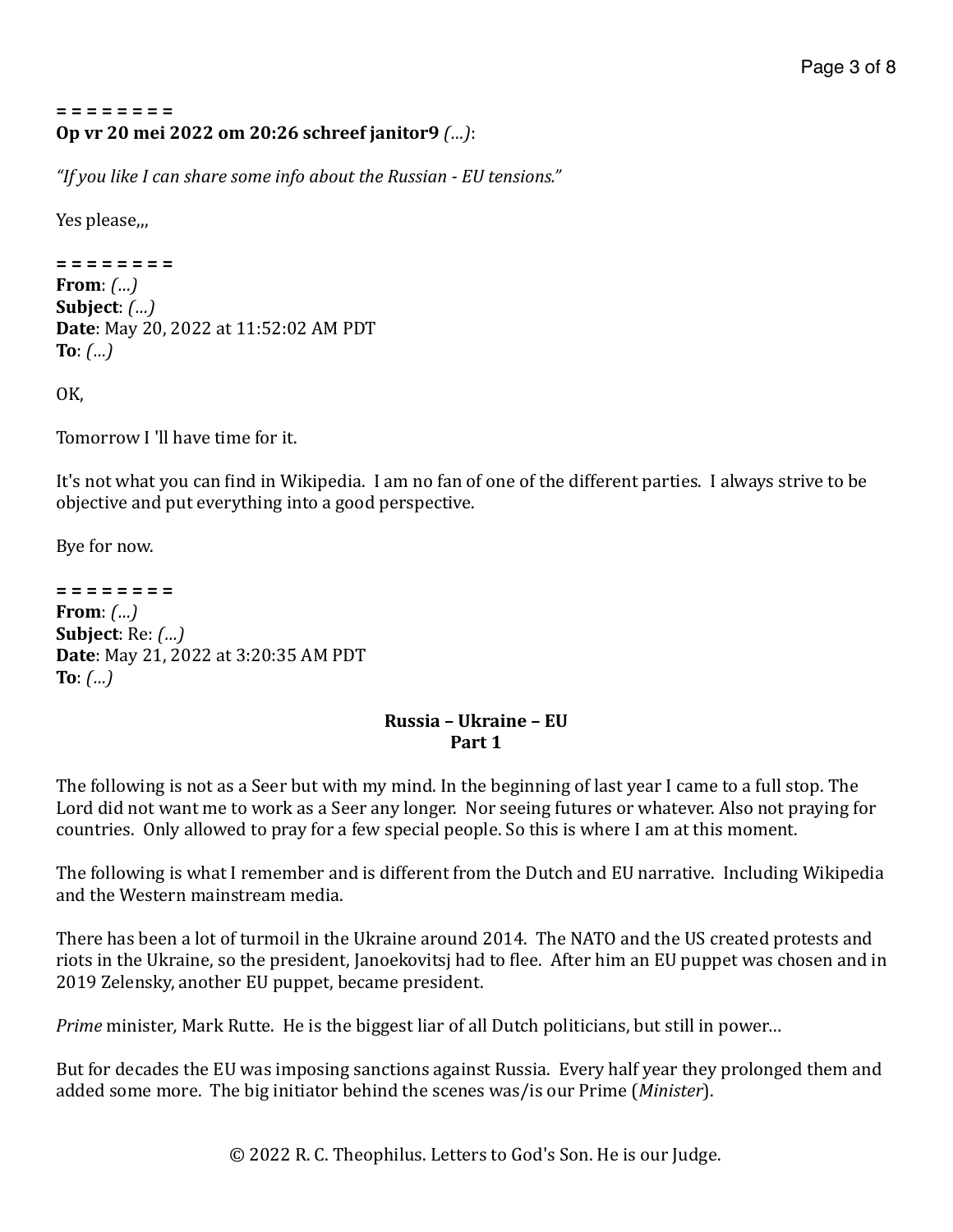Also for decades more and more Western troops gathered close to the Russian borders. More or less it is a build-up of troops. On the borders of Poland, Romania and other former East-block countries. Although we put more and more troops close to Russia, we accused every time the Russians to behave aggressive against us. While there were hardly any Russian troops nearby ours.

Page 4 of 8

Three Baltic states were a playground for different nations including Russia, but since 1991 they belong to the EU and the NATO. So in the Russian view the West is coming close.

With the loss of the East-block countries the West is more and more heading to Russia. But there still is a buffer zone because of Belarus and the Ukraine. Although a small part of Russia, namely Kaliningrad is encapsulated by Poland and Lithuania. (But it is very important for Russia because this area has one of the very few harbors that do not freeze. So here they have a big naval fleet.)

Since a few weeks also Finland wants to become a NATO member. Until now it was neutral, although being an EU member. So this way the West is again heading to the Russian border.

To be continued...

**= = = = = = = = From**:  $(\dots)$ **Subject**: *(…)* **Date**: May 21, 2022 at 7:09:48 AM PDT  $To: *(...)*$ 

# **Russia – Ukraine – EU Part 2**

The MH17 tragedy.

On July17, 2014, Flight MH17 went from Amsterdam to Kuala Lumpur with 283 passengers and 15 crew members. 196 were Dutch nationals. This plane crashed above Ukraine with all passengers and crew killed. It was somewhere in the Donbass region, the East of the Ukraine.

In this Donbass region the people are pro-Russian, very much more than the rest of the Ukraine.

Within the hour of the crashed MH17 the US president AND our prime -minister Mark Rutte told the world that it was done by the Russians. They knew even before any research what happened?

Some time later it was said the plane was downed by a BUK-missile, fired by Russian in the Donbass region. 

I remember I was intrigued by such a catastrophe, while we almost never experience things like these in my country. I started a website dedicated to the people of the MH17 and collected information. Everything I discovered I put on my website.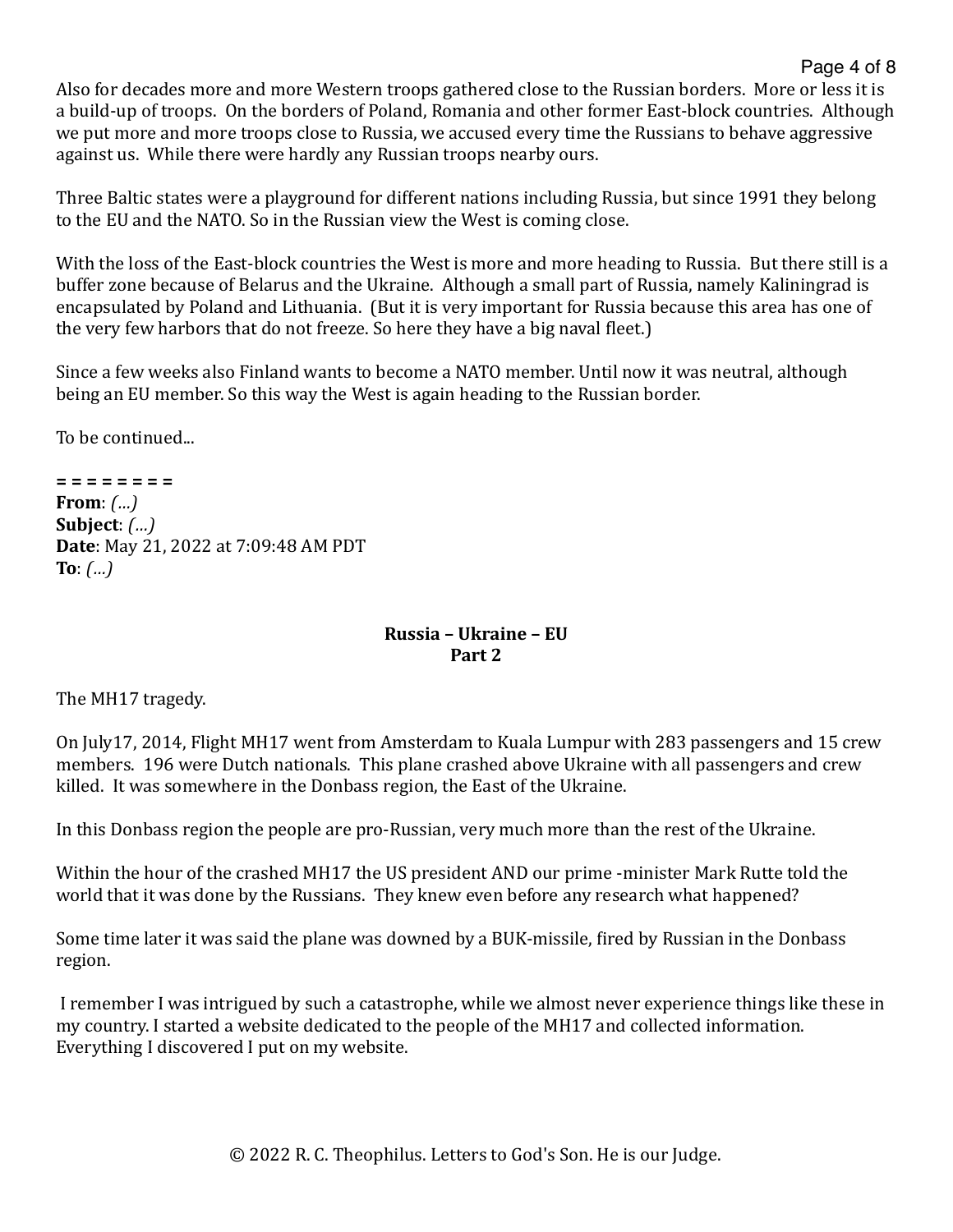Page 5 of 8 There were very many controversies with the official narrative, I remember. About a vear later the official research started by the Netherlands, helped by some other nations. The leader was a very trustworthy person, a Dutch prince, who had been doing like things before.

After maybe a year and a half or so the official report came out. I read it, it was very thick. But the outcome was of course, the plane had been downed by a BUK-missile, above the Donbass region. It hinted that it was probably fired by pro-Russian forces.

But this report only mentioned what they liked. Almost nothing, except all kinds of calculations how the BUK missile did detonate just before the plane. After that the shrapnel went through the plane. And it was finished.

I think this prince got problems with his conscience, because he never did investigate anything any more after this report. He always was honest until this official narrative of what happened.

"The plane was downed by a BUK missile at a height of 10 kilometers."

-Because of I have been a weapons (and electrical/electronical) officer in the Navy I know how guided and other missiles behave. After the tragedy I watched the pictures of it on Google. But I could clearly see that it was not due to a guided missile.

I remember on the pictures it was no shrapnel but holes of machine guns. In the material bullets had ripped from outside to the inside and from the inside to the outside in the same metal parts of the hull of the plane.

I also saw big holes in parts of the plane hull, from the inside out. As if something from within had exploded. 

I found these pictures very interesting, but it was late, so I decided to download them the next morning. But Google discovered their mistakes, so all these "wrong" pictures were removed the next day when I wanted to download them.

-I saw pictures from the spot where these BUK-missiles were launched. They need 2 trucks. But on these very spots there were no tracks of trucks. So two days later out of nowhere there suddenly were pictures of the "launching Spot" with the necessary tracks.

-When it happened it was a bright afternoon, sunny without any clouds. A BUK missile makes a huge white smoke trail behind it. It should have been seen by anybody in the area. I read about 15 to 20 reports from eye-witnesses. But no-one had seen any smoke from whatever missile.

Of course these eve witnesses were not mentioned in the official report.

-The people and remains of the plane were spread over a large area. But the eye witnesses who were there said it was very strange. All the bodies of the people were intact. Not as if they dropped from 10 kilometers high. It looked like they were laid in this position. All of them also mentioned that most of the people looked as if they were already dead for some days. They also smelled awful as if being dead for some time.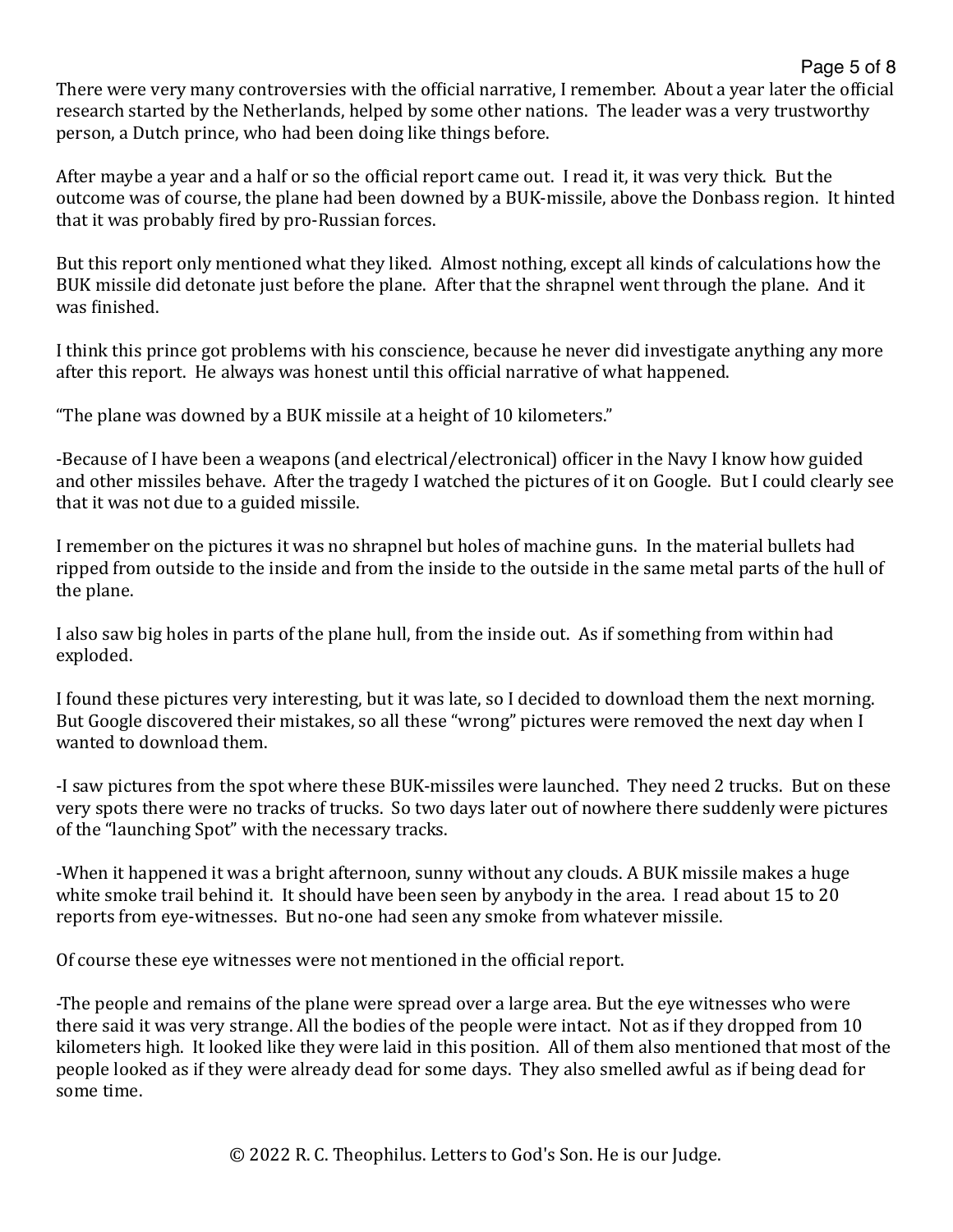Of course this was not within the official report.

-Many parts of a plane are very heavy. When falling from 10 kilometers high they should have been almost buried in the ground. But I saw the engines, the most heavy parts, were laying nice and flat on the top of the earth. Not halfway under the top level. It looked very much as if everything had been arranged before. And everything neatly positioned on top of the earth.

Of course this was not mentioned in the official report.

There were so many more things not normal for a plane crash...

After some time I was warned the government was "interested" in me because of my website. I immediately took it down and erased it. Just in time...

Someone I know was doing the same and did not erase his website. He was fired from his work and never got any job after it. He now lives without a home and breaks into empty houses to stay there for some time. He begs for money. He is no Christian.

I think this all was to accuse the Russians from evil things. It looks like brainwashing. Continually and over decades accusing the Russians from doing evil things.

I think a lot of people really belief that.

What really happened with flight MH17 will probably remain a mystery.

On Dutch, Western and Russian websites I said that the best way for all of us is to make Russia part of the NATO. Then we have a great future, we can use each other's strong points and help each other. Then we have a bright future, instead of killing each other and hate and condemn the other. And the problems with the Ukraine are easily solved.

But what do you think? No-one agreed with me. Very frustrating...

To be continued

#### **= = = = = = = =**

#### **Op zaterdag 21 mei 2022 om 6:18 PM schreef** *(…)*:

*(...)*, I am saving all of these reports, to be used in my next Letter.

Before I post it on my website, I will send you private link for your review, and you can let me know to add or delete anything.

I will wait until I get as many parts as you want to send in order to complete the Letter.

Please know that I am in your debt for this unique viewpoint.

Many Blessings... —J9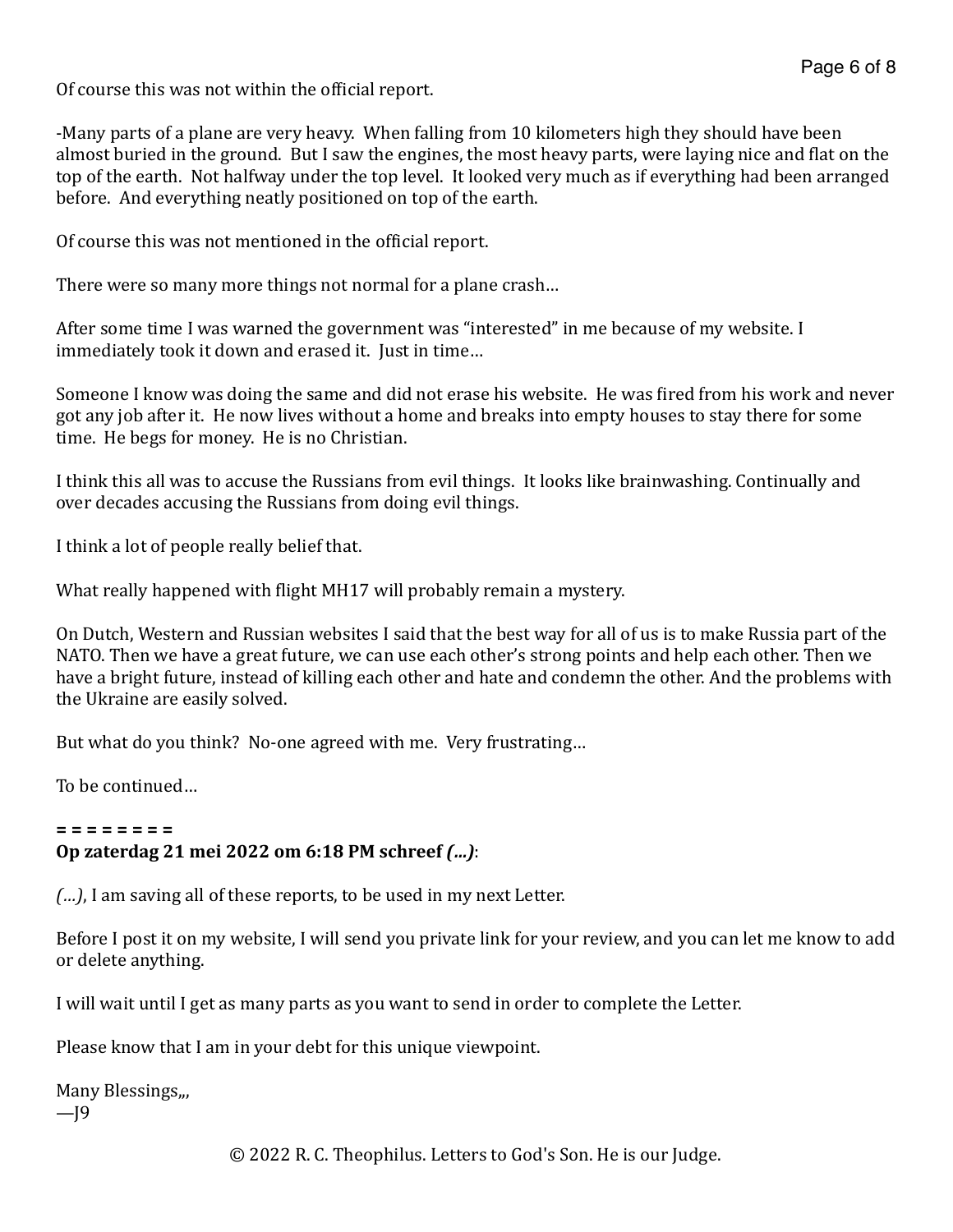Page 7 of 8

```
=	=	=	=	=	=	=	=
From: (...)
Subject:	(…)
Date: May 21, 2022 at 12:46:33 PM PDT
To:(…)
Reply-To: (…)
```
ok 

But you are not in any debt, I like to do it. Yes it takes time, but I can nowhere express what I think or see.

At this moment when I share a little bit about the Ukraine, nobody believes me. So much brainwashed are the people nowadays.

Also the Christians. I expect my brothers and sisters to think for themselves and to be able to discuss about these issues.

But this is really changed the last few years. I mean, in my country we always talked with each other until we reached a certain standpoint. It took some time, but we listened to each other. These days not any longer. There is only one way, that from our government or the authorities and the mainstream media.

Real discussion is almost not possible any more. If you have a different point of view you are cast out of the persons/groups with the "correct/political" point of view. You are no more allowed to work with them and many times kicked out of the "correct" team.

This is a big change in my country and I do not like that.

What I write is not really in chronological order, although I try it. But the way I write it down is how I remember these things.

Many greetings, *(…)*